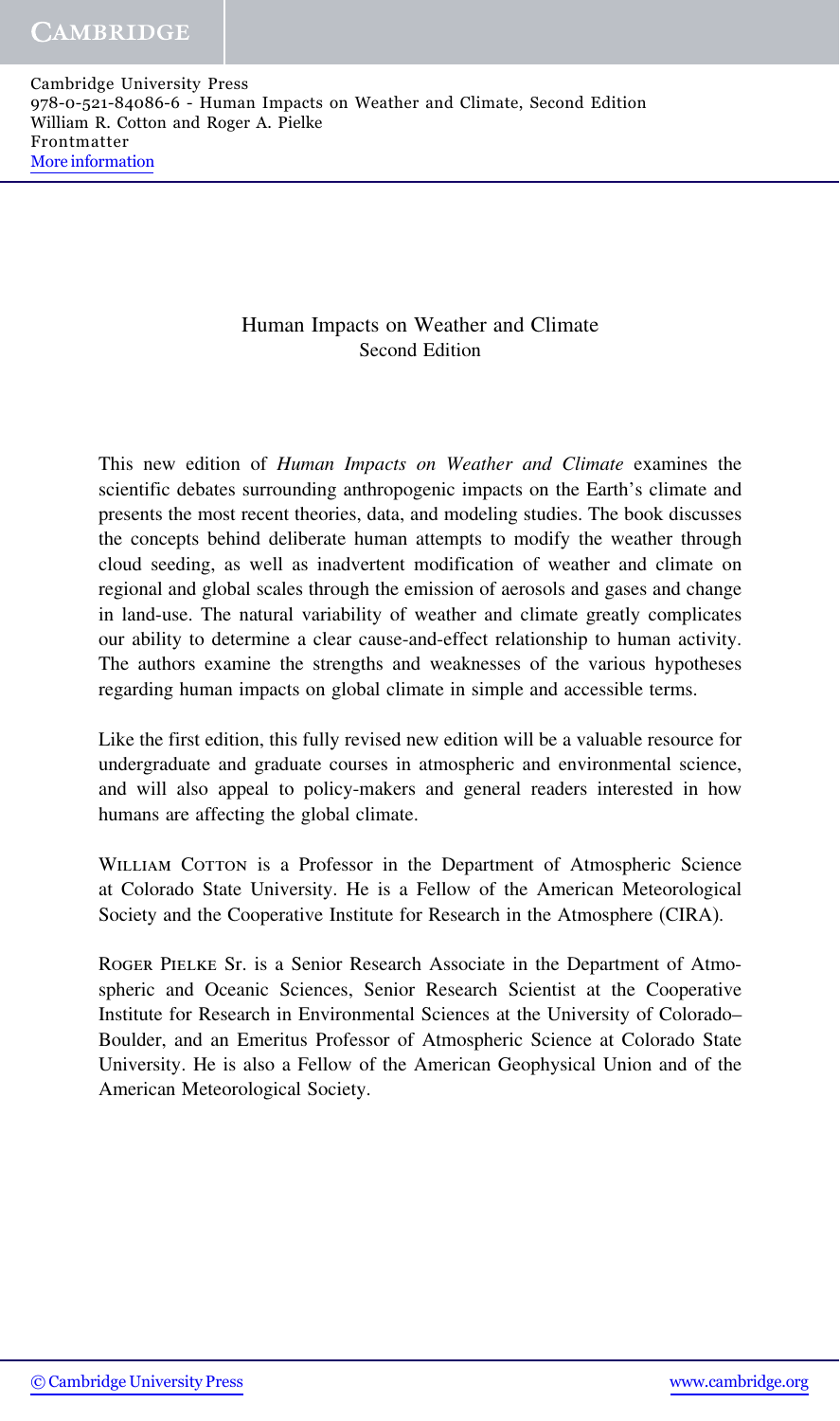Cambridge University Press 978-0-521-84086-6 - Human Impacts on Weather and Climate, Second Edition William R. Cotton and Roger A. Pielke Frontmatter [More information](www.cambridge.org/0521840864)

# HUMAN IMPACTS ON WEATHER AND CLIMATE

## Second Edition

#### WILLIAM R. COTTON

*Colorado State University*

and

## ROGER A. PIELKE Sr.

*University of Colorado at Boulder*



[© Cambridge University Press](www.cambridge.org) <www.cambridge.org>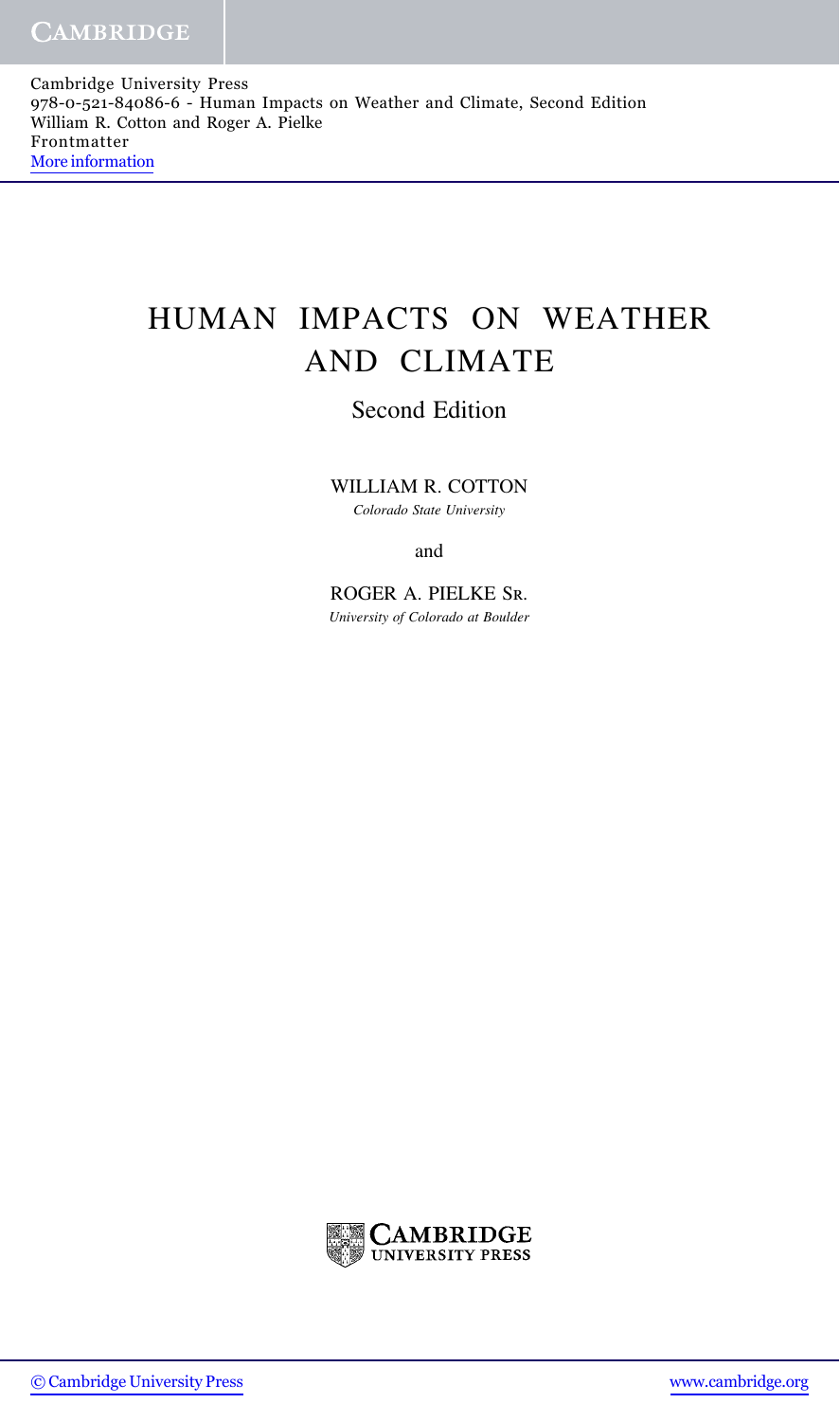cambridge university press Cambridge, New York, Melbourne, Madrid, Cape Town, Singapore, São Paulo

> Cambridge University Press The Edinburgh Building, Cambridge CB2 8RU, UK

Published in the United States of America by Cambridge University Press, New York

www.cambridge.org Information on this title: www.cambridge.org/9780521840866

© W. R. Cotton and R. A. Pielke Sr. 2007

This publication is in copyright. Subject to statutory exception and to the provisions of relevant collective licensing agreements, no reproduction of any part may take place without the written permission of Cambridge University Press.

First published 2007

Printed in the United Kingdom at the University Press, Cambridge

*A catalog record for this publication is available from the British Library*

ISBN-13 978-0-521-84086-6 hardback ISBN-13 978-0-521-60056-9 paperback

Cambridge University Press has no responsibility for the persistence or accuracy of URLs for external or third-party internet websites referred to in this publication, and does not guarantee that any content on such websites is, or will remain, accurate or appropriate.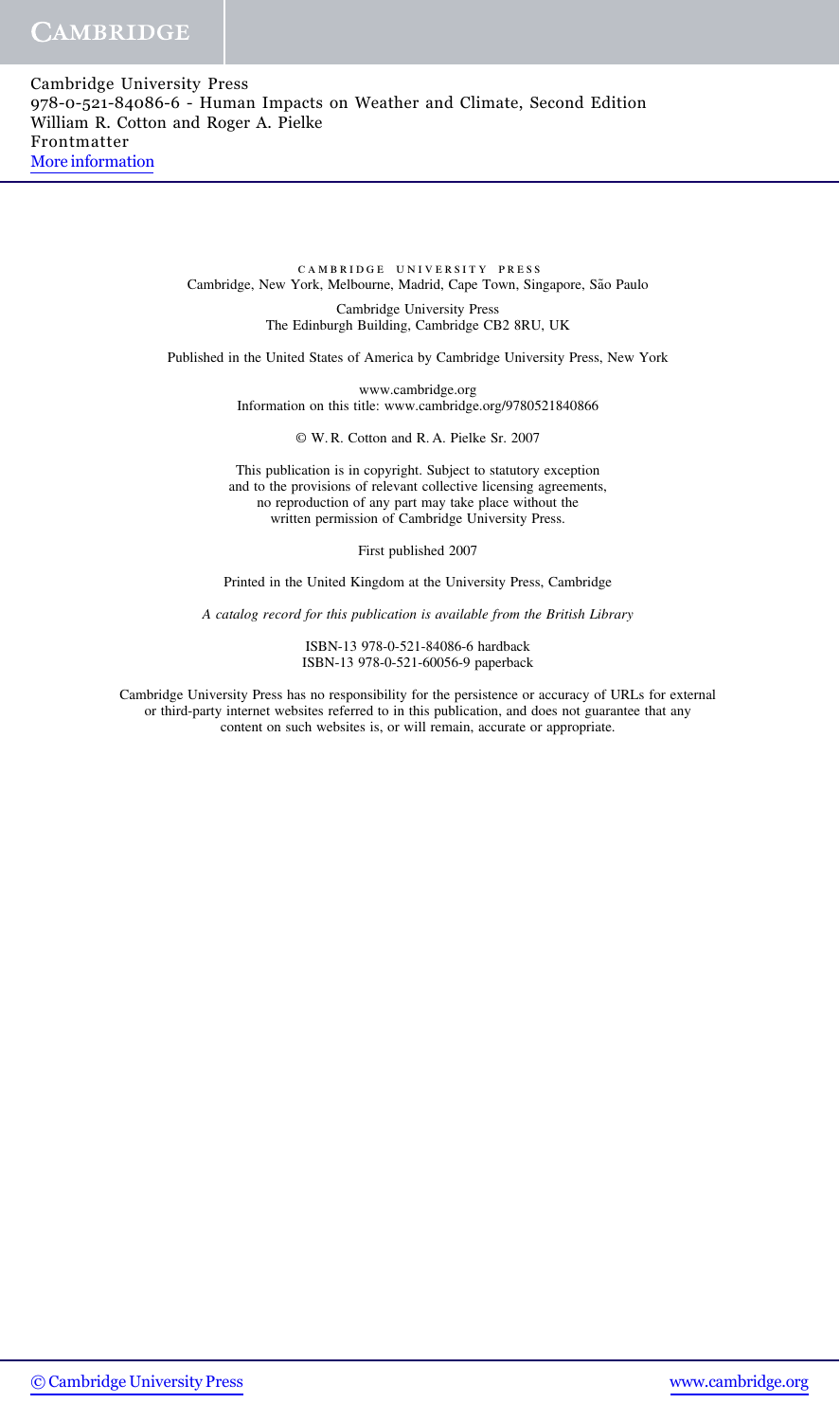# **Contents**

|              |     | Acknowledgments  |                                                                            | <i>page</i> ix |  |
|--------------|-----|------------------|----------------------------------------------------------------------------|----------------|--|
|              |     | by cloud seeding | Part I The rise and fall of the science of weather modification            | $\mathbf{1}$   |  |
| $\mathbf{1}$ |     |                  | The rise of the science of weather modification by cloud seeding           | 3              |  |
|              | 1.1 |                  | Project Cirrus                                                             | 5              |  |
| 2            |     |                  | The glory years of weather modification                                    | 9              |  |
|              | 2.1 | Introduction     |                                                                            |                |  |
|              |     |                  | 2.2 The static mode of cloud seeding                                       | 9              |  |
|              | 2.3 |                  | The dynamic mode of cloud seeding                                          | 20             |  |
|              |     |                  | 2.3.1 Introduction                                                         | 20             |  |
|              |     |                  | 2.3.2 Fundamental concepts                                                 | 20             |  |
|              | 2.4 |                  | Modification of warm clouds                                                | 32             |  |
|              |     |                  | 2.4.1 Introduction                                                         | 32             |  |
|              |     |                  | 2.4.2 Basic physical concepts of precipitation formation in warm<br>clouds | 33             |  |
|              |     | 2.4.3            | Strategies for enhancing rainfall from warm clouds                         | 36             |  |
|              | 2.5 |                  | Hail suppression                                                           | 40             |  |
|              |     |                  | 2.5.1 Introduction                                                         | 40             |  |
|              |     |                  | 2.5.2 Basic concepts of hailstorms and hail formation                      | 41             |  |
|              |     |                  | 2.5.3 Hail suppression concepts                                            | 56             |  |
|              |     |                  | 2.5.4 Field confirmation of hail suppression techniques                    | 61             |  |
|              | 2.6 |                  | Modification of tropical cyclones                                          | 63             |  |
|              |     |                  | 2.6.1 Basic conceptual model of hurricanes                                 | 63             |  |
|              |     |                  | 2.6.2 The STORMFURY modification hypothesis                                | 65             |  |
|              |     | 2.6.3            | STORMFURY field experiments                                                | 65             |  |

3 The fall of the science of weather modification by cloud seeding 67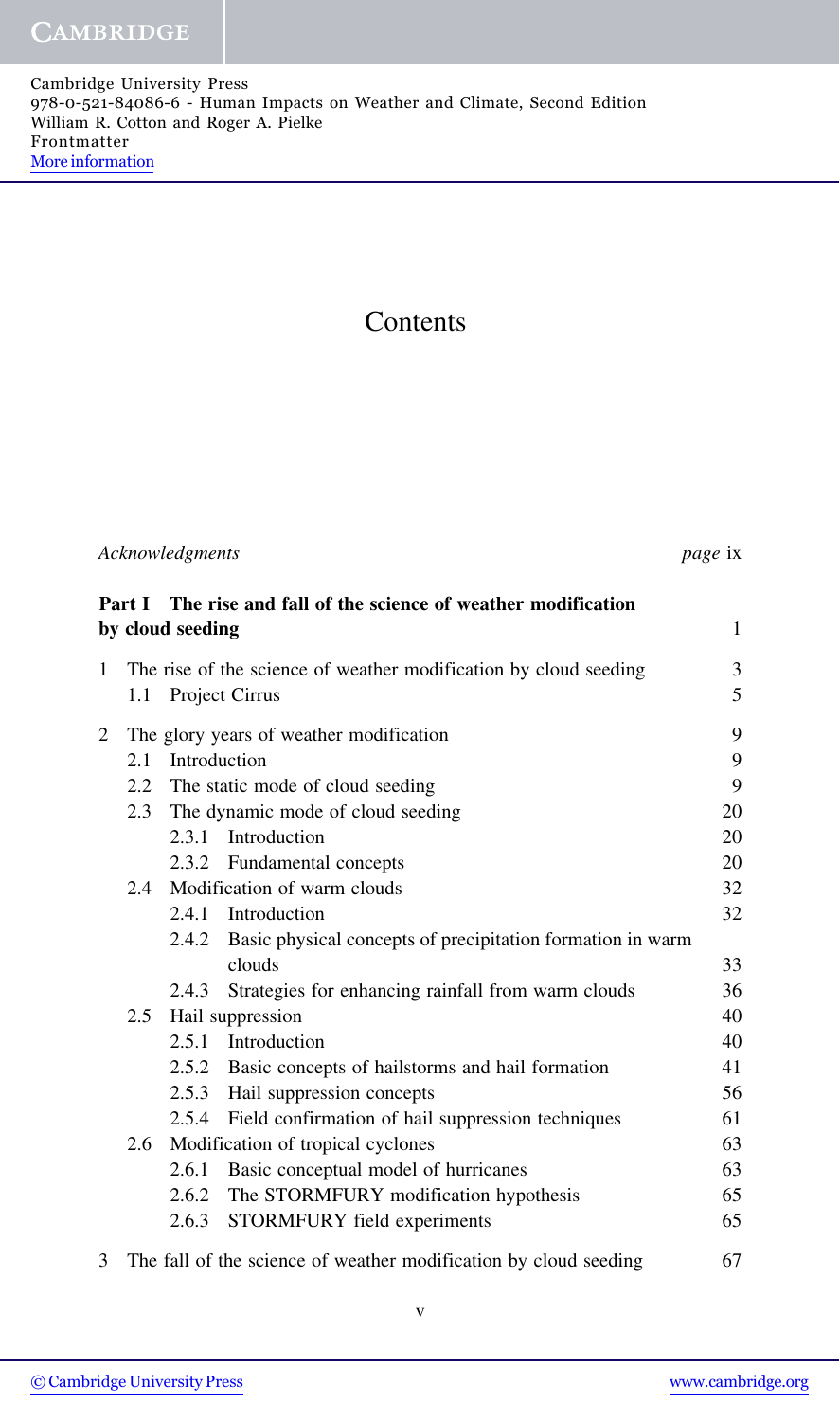| V1 |                                      |                                                                   | Contents                                                     |            |
|----|--------------------------------------|-------------------------------------------------------------------|--------------------------------------------------------------|------------|
|    |                                      | Part II Inadvertent human impacts on regional weather and climate |                                                              |            |
| 4  |                                      |                                                                   | Anthropogenic emissions of aerosols and gases                | 75         |
|    | 4.1                                  |                                                                   | Cloud condensation nuclei and precipitation                  | 75         |
|    | 4.2                                  |                                                                   | Aircraft contrails                                           | 82         |
|    | 4.3                                  |                                                                   | Ice nuclei and precipitation                                 | 85         |
|    | 4.4                                  |                                                                   | Other pollution effects                                      | 86         |
|    | 4.5                                  | Dust                                                              |                                                              | 87         |
|    |                                      |                                                                   | 4.5.1 Direct radiative forcing                               | 87         |
|    |                                      |                                                                   | 4.5.2 Indirect effects of dust                               | 88         |
| 5  |                                      |                                                                   | Urban-induced changes in precipitation and weather           | 90         |
|    | 5.1                                  | Introduction                                                      |                                                              | 90         |
|    |                                      |                                                                   | 5.2 Urban increases in CCN and IN concentrations and spectra | 91         |
|    |                                      |                                                                   | 5.3 The glaciation mechanism                                 | 92         |
|    | 5.4                                  |                                                                   | Impact of urban land use on precipitation and weather        | 93         |
|    |                                      | 5.4.1                                                             | Observed cloud morphology and frequency                      | 97         |
|    |                                      | 5.4.2                                                             | Clouds and precipitation deduced from radar studies          | 97         |
| 6  |                                      | Other land-use/land-cover changes                                 |                                                              | 102        |
|    | 6.1                                  |                                                                   | Landscape effects                                            | 102        |
|    |                                      |                                                                   | 6.1.1 Surface effects                                        | 102        |
|    |                                      |                                                                   | 6.1.2 Boundary-layer effects                                 | 108        |
|    |                                      |                                                                   | 6.1.3 Local wind circulations                                | 111        |
|    |                                      |                                                                   | 6.1.4 Vertical perspective                                   | 112        |
|    |                                      |                                                                   | 6.1.5 Mesoscale and regional horizontal perspective          | 112        |
|    | 6.2                                  | Influence of irrigation                                           |                                                              | 118        |
|    |                                      |                                                                   | 6.2.1 Colorado                                               | 118        |
|    |                                      |                                                                   | 6.2.2 Nebraska                                               | 121        |
|    | Dryland agriculture: Oklahoma<br>6.3 |                                                                   |                                                              | 131        |
|    | 6.4                                  |                                                                   | Desertification                                              |            |
|    |                                      |                                                                   | 6.4.1 Historical overview                                    | 131        |
|    |                                      |                                                                   | 6.4.2 North Africa                                           | 132        |
|    |                                      |                                                                   | 6.4.3 Western Australia                                      | 132        |
|    |                                      | 6.4.4                                                             | Middle East                                                  | 133        |
|    | 6.5                                  | Deforestation                                                     |                                                              | 135        |
|    |                                      | 6.5.1                                                             | Historical perspective                                       | 135        |
|    |                                      | 6.5.2                                                             | Amazon                                                       | 135        |
|    |                                      | 6.5.3                                                             | Africa                                                       | 137        |
|    | 6.6                                  | Regional vegetation feedbacks                                     |                                                              | 138<br>144 |
|    | 6.7                                  |                                                                   | Conclusion                                                   |            |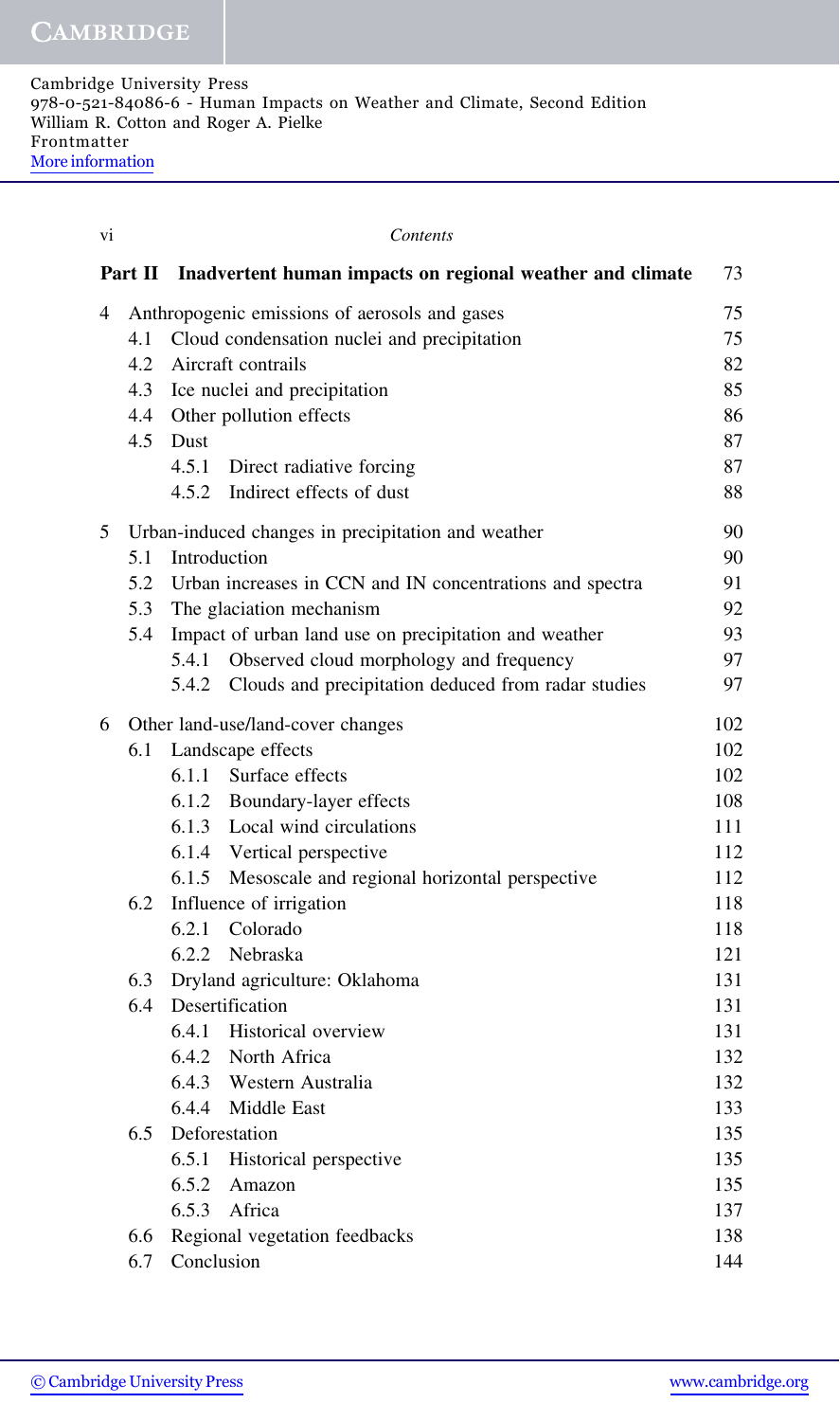|    |          | Contents                                                                                                        | vii |
|----|----------|-----------------------------------------------------------------------------------------------------------------|-----|
| 7  |          | Concluding remarks regarding deliberate and inadvertent human<br>impacts on regional weather and climate        | 148 |
|    | Part III | Human impacts on global climate                                                                                 | 151 |
| 8  |          | Overview of global climate forcings and feedbacks                                                               | 153 |
|    | 8.1      | Overview                                                                                                        | 153 |
|    | 8.2      | Atmospheric radiation                                                                                           | 155 |
|    |          | 8.2.1<br>Absorption and scattering by gases                                                                     | 156 |
|    |          | 8.2.2<br>Absorption and scattering by aerosols                                                                  | 158 |
|    |          | 8.2.3<br>Absorption and scattering by clouds                                                                    | 159 |
|    |          | 8.2.4<br>Global energy balance and the greenhouse effect                                                        | 160 |
|    |          | 8.2.5 Changes in solar luminosity and orbital parameters                                                        | 161 |
|    |          | 8.2.6<br>Natural variations in aerosols and dust                                                                | 165 |
|    |          | 8.2.7<br>Surface properties                                                                                     | 165 |
|    |          | Assessment of the relative radiative effect of carbon<br>8.2.8                                                  |     |
|    |          | dioxide and water vapor                                                                                         | 166 |
|    | 8.3      | Climate feedbacks                                                                                               | 174 |
|    |          | 8.3.1 Water vapor feedbacks                                                                                     | 174 |
|    |          | 8.3.2 Cloud feedbacks                                                                                           | 176 |
|    |          | 8.3.3 Surface albedo feedbacks                                                                                  | 179 |
|    |          | 8.3.4 Ocean feedbacks                                                                                           | 180 |
|    | 8.4      | Views of the Intergovernmental Panel on Climate Change and<br>the National Research Council of climate forcings | 181 |
|    |          |                                                                                                                 |     |
| 9  |          | Climatic effects of anthropogenic aerosols                                                                      | 187 |
|    | 9.1      | Introduction                                                                                                    | 187 |
|    | 9.2      | Direct aerosol effects                                                                                          | 188 |
|    | 9.3      | Aerosol impacts on clouds: the Twomey effect                                                                    | 192 |
|    | 9.4      | Aerosols in mixed-phase clouds and climate                                                                      | 198 |
|    | 9.5      | Aerosols, deep convection, and climate                                                                          | 201 |
| 10 |          | Nuclear winter                                                                                                  | 203 |
|    | 10.1     | Introduction                                                                                                    | 203 |
|    | 10.2     | The nuclear winter hypothesis: its scientific basis                                                             | 205 |
|    |          | 10.2.1<br>The war scenarios                                                                                     | 205 |
|    |          | 10.2.2<br>Smoke production                                                                                      | 206 |
|    |          | Vertical distribution of smoke<br>10.2.3                                                                        | 207 |
|    |          | 10.2.4<br>Scavenging and sedimentation of smoke                                                                 | 208 |
|    |          | 10.2.5<br>Water injection and mesoscale responses                                                               | 210 |
|    |          | 10.2.6<br>Other mesoscale responses                                                                             | 212 |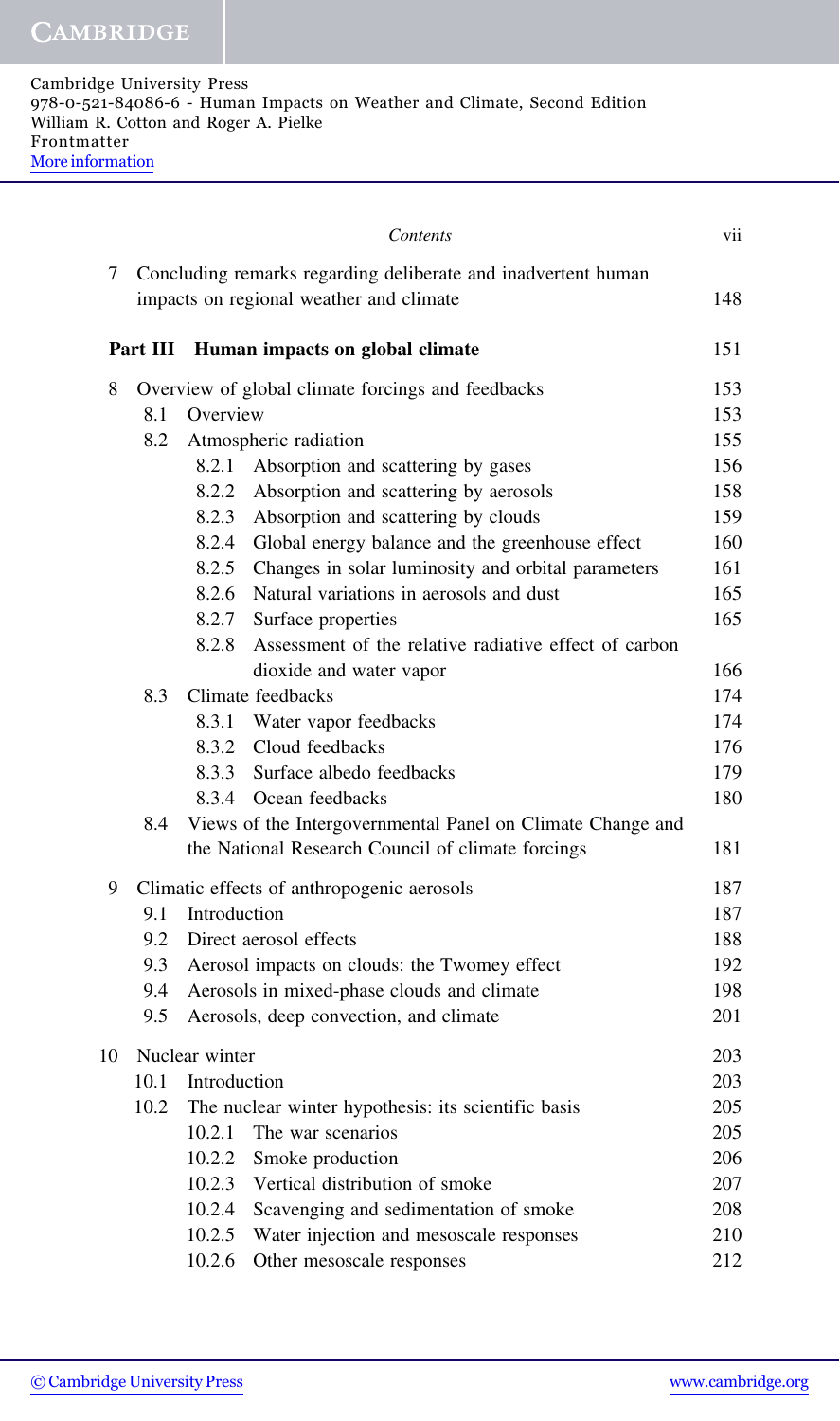| 10.2.7 Global climatic responses<br><b>Biological effects</b><br>10.2.8<br>Summary of the status of the nuclear winter hypothesis<br>10.3 | 213<br>216<br>218<br>220 |
|-------------------------------------------------------------------------------------------------------------------------------------------|--------------------------|
|                                                                                                                                           |                          |
|                                                                                                                                           |                          |
|                                                                                                                                           |                          |
| 11<br>Global effects of land-use/land-cover change and vegetation dynamics                                                                |                          |
| Land-use/land-cover changes<br>11.1                                                                                                       | 220                      |
| 11.2<br>Historical land-use change                                                                                                        | 221                      |
| 11.3<br>Global perspective                                                                                                                | 224                      |
| 11.4<br>Quantifying land-use/land-cover forcing of climate                                                                                | 232                      |
| 11.5<br>Atmosphere–vegetation interactions                                                                                                | 237                      |
| 11.6<br>The abrupt desertification of the Sahara                                                                                          | 240                      |
| Epilogue                                                                                                                                  | 243                      |
| E.1<br>The importance and underappreciation of <i>natural variability</i>                                                                 | 243                      |
| The dangers of overselling<br>E.2                                                                                                         | 244                      |
| The capricious administration of science and technology<br>E.3                                                                            | 247                      |
| E.4<br>Scientific credibility and advocacy                                                                                                | 248                      |
| E.5<br>Should society wait for hard scientific evidence?                                                                                  | 250                      |
| E.6<br>Politics and science                                                                                                               | 251                      |
| E.7<br>Conclusions                                                                                                                        | 252                      |
| References                                                                                                                                | 255                      |
| <i>Index</i>                                                                                                                              | 305                      |

*Color plates after page 308*